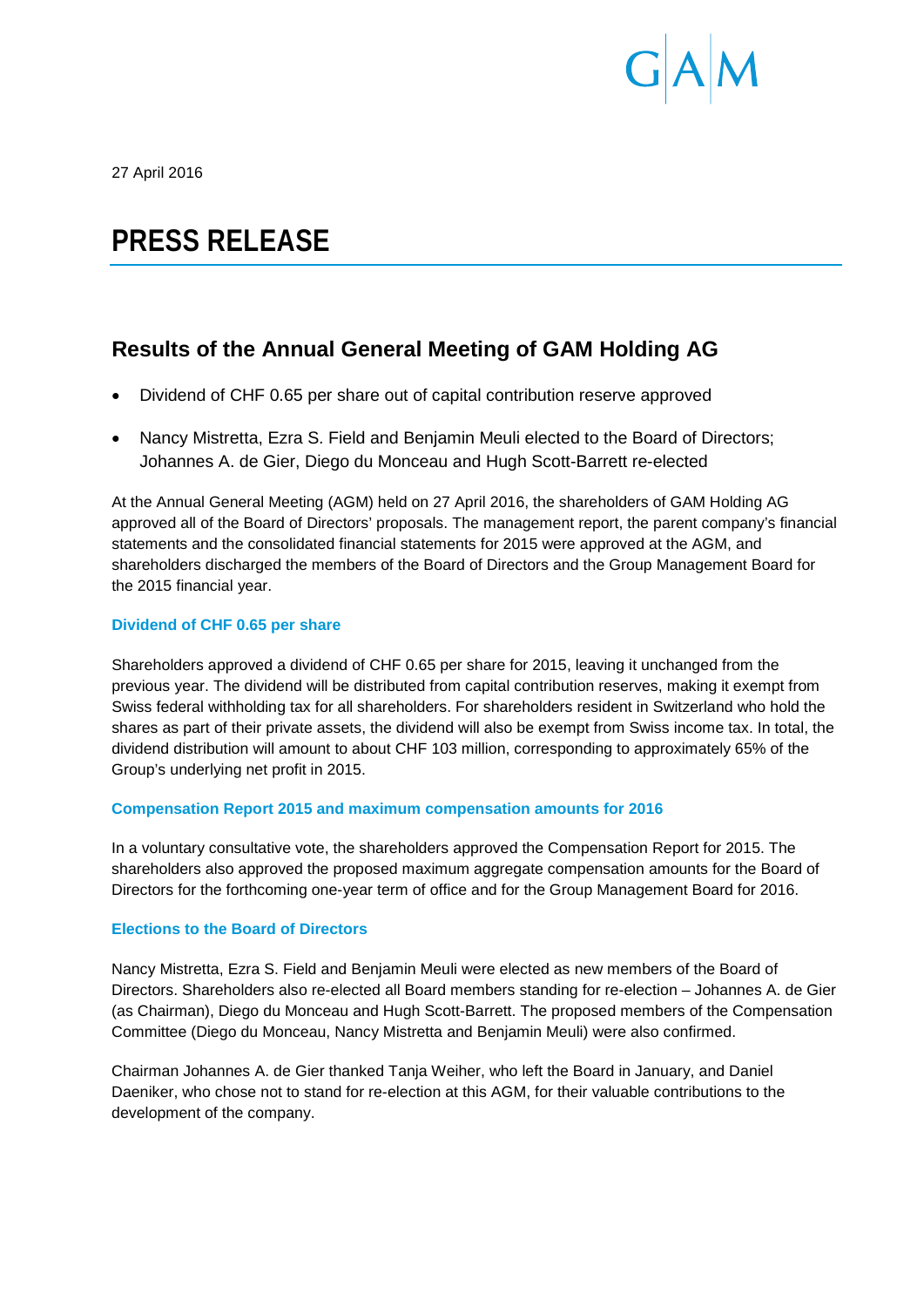### **Share capital reduction**

Shareholders approved the cancellation of the 3,100,000 shares bought back during 2015 and the corresponding reduction in share capital.

The current share buy-back programme, launched in April 2014, allows for the repurchase of up to 16.7 million shares over a maximum period of three years. The programme, 31% of which had been utilised by the end of December 2015, represents a flexible means of returning excess capital to shareholders in the absence of other opportunities for investment.

#### **Creation of authorised capital**

Shareholders approved the creation of authorised capital equal to 10% of GAM Holding AG's current share capital (before the capital reduction approved at today's AGM) in order to improve the Group's strategic flexibility. The Board of Directors was given the authorisation to increase the share capital at any time until 27 April 2018 by issuing a maximum of 16,339,460 fully paid registered shares with a par value of CHF 0.05 each. Of these 16,339,460 registered shares, the Board is authorised to restrict or withdraw the pre-emptive rights of the existing shareholders with respect to a maximum of 8,169,730 registered shares and allocate such rights to third parties in certain cases, such as for acquisitions.

Further information relating to the AGM of GAM Holding AG, including the voting results on all agenda items, can be found at [www.gam.com/agm2016.](http://www.gam.com/agm2016)

#### **Forthcoming events:**

- **29 April 2016** Ex-dividend date
- **2 May 2016** Dividend record date
- **3 May 2016** Dividend payment date
- **3 August 2016** Half-year results 2016
- **20 October 2016** Interim management statement Q3 2016

#### **For further information please contact:**

| Media Relations:       | Investor Relations:    |
|------------------------|------------------------|
| Elena Logutenkova      | Patrick Zuppiger       |
| T +41 (0) 58 426 63 41 | T +41 (0) 58 426 31 36 |

Visit us at: [www.gam.com](http://www.gam.com/) Follow us on[: Twitter,](https://twitter.com/gaminsights) [LinkedIn](https://www.linkedin.com/company/gam?trk=company_logo) and Xing